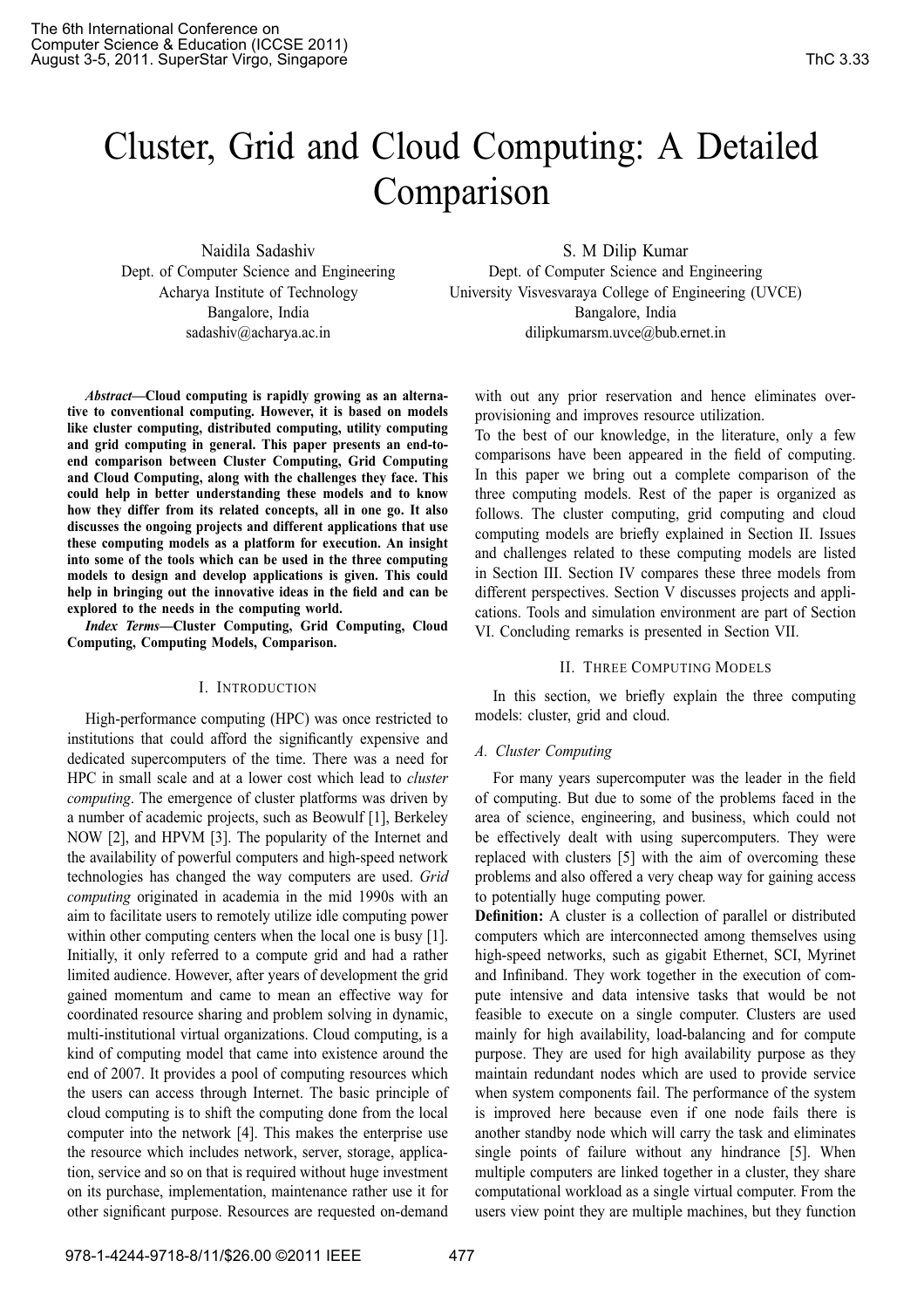as a single virtual machine. The user's request are received and distributed among all the standalone computers to form a cluster. This results in balanced computational work among different machines, improving the performance of the cluster systems. Often clusters are used mainly for computational purposes, than handling IO-based activities.

# *B. Grid Computing*

Grid computing [6] combines computers from multiple administrative domains to reach a common goal, to solve a single task, and may then disappear just as quickly. It is analogous to the power grid [7]. One of the main strategies of grid computing is to use middleware to divide and apportion pieces of a program among several computers. Grid computing involves computation in a distributed fashion, which may also involve the aggregation of large-scale cluster computingbased systems. The size of a grid may vary from small a network of computer workstations within a corporation to large collaborations across many companies and networks.

Some of the definitions on grid computing are given below: **Definition:** Buyya et. al. [7] defined grid as a type of parallel and distributed system that enables the sharing, selection, and aggregation of geographically distributed autonomous resources dynamically at runtime depending on their availability, capability, performance, cost, and users quality-of-service requirements.

**Definition:** Ian Foster [8] defined grid as a system that coordinates resources which are not subject to centralized control, using standard, open, general-purpose protocols and interfaces to deliver nontrivial qualities of service.

## *C. Cloud Computing*

Cloud computing [9] refers to both the applications delivered as services over the Internet and the hardware and system software in the data centers that provide those services.

**Definition:** According to Buyya et. al. [10] a cloud is a type of parallel and distributed system consisting of a collection of interconnected and virtualized computers that are dynamically provisioned and presented as one or more unified computing resources based on service-level agreement. Cloud computing is a model for enabling ubiquitous, convenient, on-demand network access to a shared pool of configurable computing resources (e.g., networks, servers, storage, applications, and services) that can be rapidly provisioned and released with minimal management effort or service provider interaction [11]. Cloud computing provides basically three kinds of service: Software as a Service (*SaaS*), Platform as a Service (*PaaS*) and Infrastructure as a Service (*IaaS*.)

• *SaaS* is a kind of services where in many users can make use of the software hosted by the service provider and pay only for time its being used. It will be better than buying the hardware and software as keeps off the burden of updating the software to the latest version, licensing and is of course more economical. Some example service providers are Salesforce, Customer Relationships Management(CRM) system and Google Apps.

- *PaaS* provides a high-level integrated environment to design, build, test, deploy and update online custom applications. Some example service providers are Google's App Engine , Microsoft Azure , RightScale and SalesForce .
- *IaaS* refers to the services provided to the users to use processing power, storage, network and other computing resources, to run any software including operating systems and applications. Some of the IaaS providers are AWS, Eucalyptus, Open Stack, GoGrid and Flexiscale.

# III. CHALLENGES IN CLUSTER, GRID AND CLOUD COMPUTING

Every computing model has similar or unique challenges, needs to convert challenges into opportunities and has scope for further research. In this section, we highlight some of the challenges of the three computing models considered.

# *A. Challenges in the Cluster Computing*

The research challenges of cluster computing are as follows:

- 1) Middleware: To produce software environments that provides an illusion of a single system image, rather than a collection of independent computers.
- 2) Program: The applications that run on the clusters must be explicitly written which incorporates the division of tasks between nodes, also the communication between them should be taken care of.
- 3) Elasticity: The variance in real-time response time when the number of service requests changes dramatically.
- 4) Scalability: To meet the additional requirements of a resource thus effecting the performance of the system.

# *B. Challenges in grid computing*

The research challenges faced in grids include:

- 1) Dynamicity: Resources in grid are owned and managed by more than one organization which may enter and leave the grid at any time causing burden on the grid.
- 2) Administration: To form a unified resource pool, a heavy system administration burden is raised along with other maintenance work to coordinate local administration policies with global ones.
- 3) Development: Problems are concerned with ways of writing software to run on grid-computing platforms, which includes to decompose and distribute to processing elements, and then assembling solutions.
- 4) Accounting: Finding ways to support different accounting infrastructure, economic model and application models that can cope well with tasks that communicate frequently and are interdependent.
- 5) Heterogeneity: Finding ways to create a wide area data intensive programming and scheduling framework in heterogeneous set of resources.
- 6) Programming: The low-coupling between nodes and the distributed nature of processing make the programming of applications over grids more complex.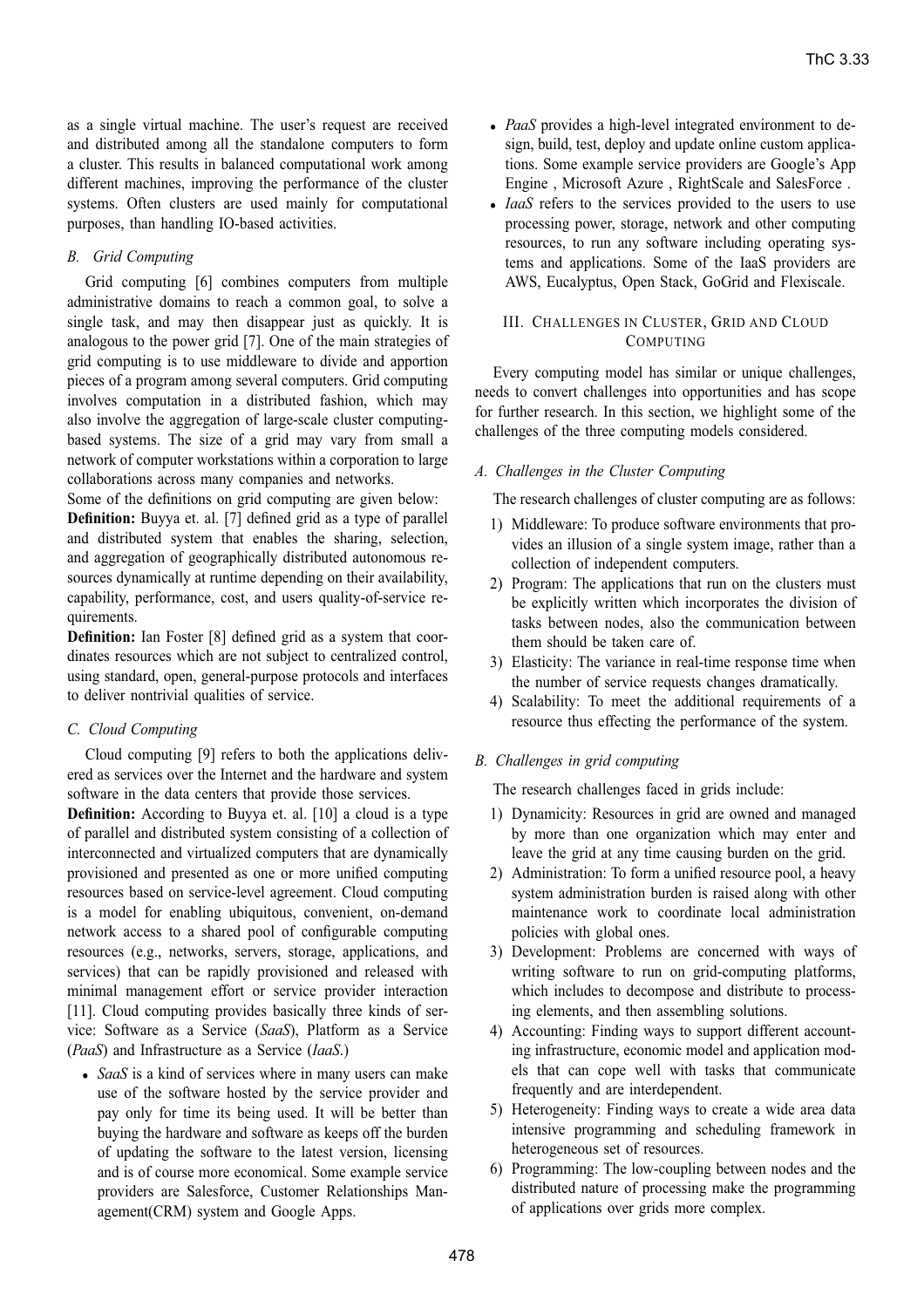#### *C. Challenges in the cloud computing*

The challenges of cloud computing includes the following:

- 1) Dynamic scalability: The compute nodes are scaled up and down dynamically by the application according to the response time of the user's queries. The scheduling delays involved are real concern which leads to the need of effective and dynamic load management system.
- 2) Multi-tenancy: When the number of applications running on the same compute node increases, it will reduce the amount of bandwidth allocated to each application which may lead to performance degradation.
- 3) Querying and access: Scalable provenance querying and secure access of provenance information are open problems for both grid and cloud environment.
- 4) Standardization: As every organization has their own APIs and protocols used which makes the user data or vendor lock-in. Thus integration and interoperability of all the services and application is a challenge.
- 5) Reliability and fault-tolerance: Tools for testing the application against fault tolerance and compute failures are required which help in developing a reliable system.
- 6) Debugging and profiling: Parallel and remote debugging has always been a problem for developing HPC programs and is an issue in cloud computing also.
- 7) Security and Privacy: The user has no idea where data is stored and who will use it as there are more hackers than developers.
- 8) Power: Though cloud computing offers many type of services finally to meet the needs of users, enormous amount of power is consumed. An autonomic energy aware resource management is very much required.

# IV. COMPARISON OF CLUSTER, GRID AND CLOUD COMPUTING

Viewed in a broad sense, the concepts of cluster, grid and cloud computing seems to have similar features. This section puts light to differentiate in different perspectives and give an end-to-end comparison. It could be understood easily when represented in a tabular form as given in table I.

# V. PROJECTS AND APPLICATIONS IN CLUSTER, GRID AND CLOUD COMPUTING

In this section, we present some of the projects and applications in cluster, grid and cloud computing.

#### *A. Cluster computing projects and applications*

Some of the projects in the field of cluster computing are:

- 1) Condor [12]: It is a multifaceted project engaged in five primary activities.
	- a) Research in distributed computing.
	- b) Participation in the scientific community.
	- c) Engineering of complex software.
	- d) Maintenance of production environments.
	- e) Education of students.

TABLE I COMPARISON OF CLUSTER, GRID AND CLOUD COMPUTING

|                       | <b>Clusters</b>  | Grids           | Clouds                |
|-----------------------|------------------|-----------------|-----------------------|
| <b>SLA</b>            | Limited          | Yes             | <b>Yes</b>            |
| Allocation            | Centralized      | Decentralized   | Both                  |
| Resource Handling     | Centralized      | Distributed     | Both                  |
| Loose coupling        | N <sub>0</sub>   | <b>Both</b>     | Yes                   |
| Protocols/API         | MPI.             | MPI, MPICH-G,   | TCP/IP, SOAP,         |
|                       | Parallel Virtual | GIS, GRAM       | REST, AJAX            |
| Reliability           | No.              | Half            | Full                  |
| Security              | Yes              | Half            | N <sub>0</sub>        |
| User friendliness     | N <sub>0</sub>   | half            | Yes                   |
| Virtualization        | Half             | Half            | <b>Yes</b>            |
| Interoperability      | Yes              | Yes             | Half                  |
| Standardized          | Yes              | Yes             | N <sub>0</sub>        |
| <b>Business Model</b> | N <sub>0</sub>   | N <sub>0</sub>  | <b>Yes</b>            |
| <b>Task Size</b>      | Single large     | Single large    | Small & medium        |
| <b>SOA</b>            | No               | Yes             | <b>Yes</b>            |
| Multitenancy          | N <sub>0</sub>   | Yes             | <b>Yes</b>            |
| System Performance    | Improves         | Improves        | Improves              |
| Self service          | No               | Yes             | Yes                   |
| Computation service   | Computing        | Max. Computing  | On demand             |
| Heterogeneity         | N <sub>0</sub>   | Yes             | Yes                   |
| Scalable              | N <sub>0</sub>   | Half            | <b>Yes</b>            |
| Inexpensive           | No               | N <sub>0</sub>  | Yes                   |
| Data Locality         | N <sub>0</sub>   | N <sub>0</sub>  | Yes                   |
| Exploited             |                  |                 |                       |
| Application           | HPC,HTC          | HPC, HTC, Batch | SME interactive apps. |
| Switching cost        | Low              | Low             | High                  |
| Value Added           | N <sub>0</sub>   | Half            | Yes                   |
| Services              |                  |                 |                       |

2) ShaRCS (Shared Research Computing Services) [13]: This pilot project has been designed to define, demonstrate and measure how shared computing and storage clusters residing in regional data centers can provide computing services to investigators.

Some of the applications in the field of cluster computing are:

- 1) The Weather Research and Forecast (WRF) is a collaborative project by several institutions to develop a nextgeneration regional forecast model and data assimilation system for operational numerical weather prediction and atmospheric research.
- 2) *Hadoop* [14] is an open-source framework for running data-intensive applications in a processing cluster built from commodity server hardware. Some customers use Hadoop clustering to analyze customer search patterns for targeted advertising. Other applications include filtering and indexing of web listings, facial recognition algorithms to search for images in a large database.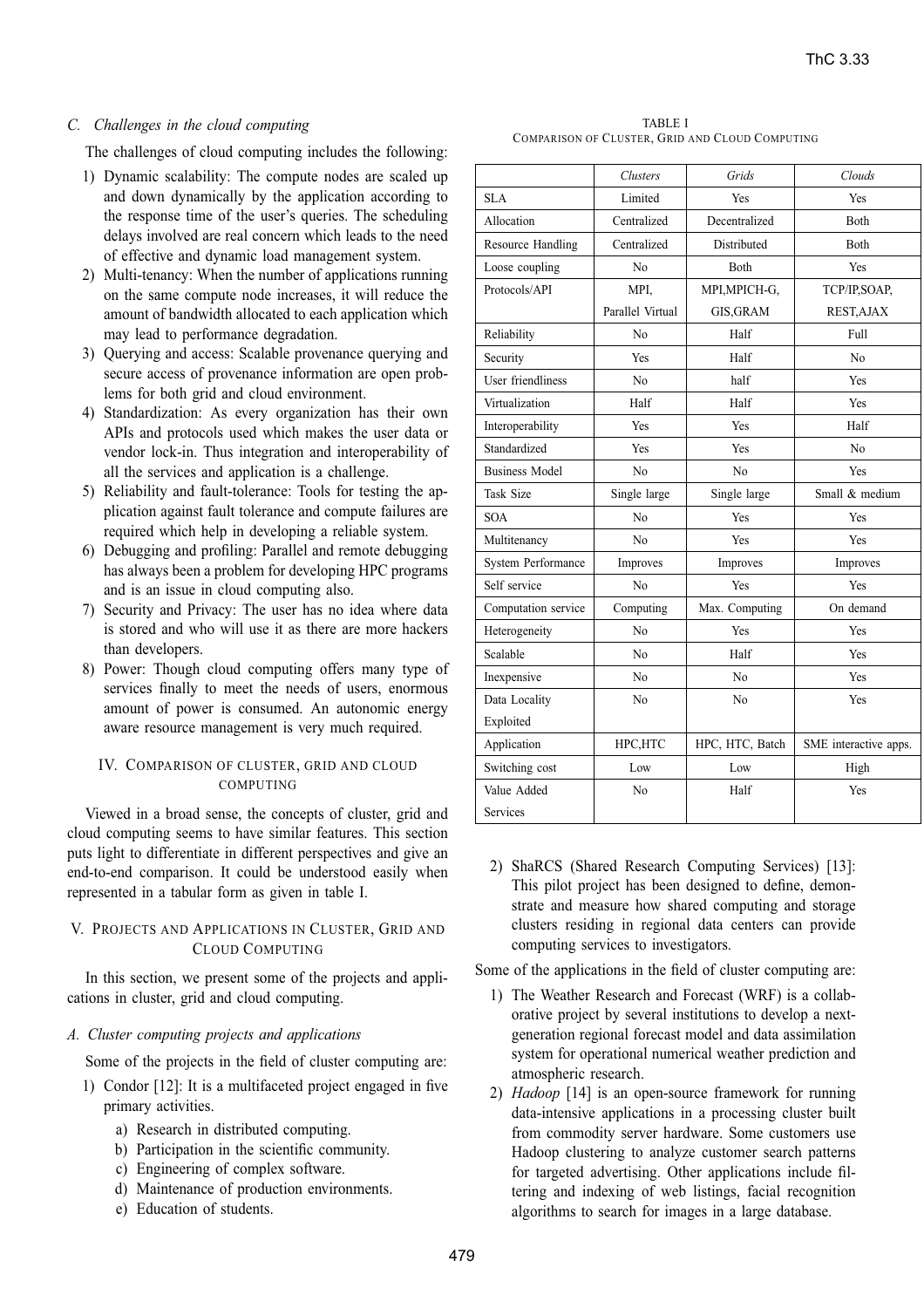3) Clusters were also used for solving grand challenging applications such as weather modeling, automobile crash simulations, life sciences, computational fluid dynamics, nuclear simulations, image processing, electromagnetic, data mining, aerodynamics and astrophysics. Clusters were used as a platform for data mining applications which involve both compute and data intensive operations. They are also used for commercial applications like in banking sector to have achieve high availability and for backup. Clusters are used to host many new Internet service sites like Hotmail, web applications, database, and other commercial applications.

## *B. Grid Projects and applications*

Some of the projects in grid computing are briefed here.

- 1) *Globus* [15][16]: It is an open source grid software that addresses most challenging problems in distributed resource sharing. The first release of Globus DemoGrid [17], a tool that will build an instructional grid environment that can be deployed using virtual machines on a cloud or on physical resources. The main goal of DemoGrid is to provide easy access to an environment with various grid tools, without having to install the tools themselves or needing an account on an existing grid.
- 2) *EGI-InSPIRE* [18] project (Integrated Sustainable Pan-European Infrastructure for Researchers in Europe): Started in 2010, co-funded by the European Commission for four years, as a collaborative effort involving more than 50 institutions in over 40 countries. Its mission is to establish a sustainable European Grid Infrastructure (EGI) to join together the new Distributed Computing Infrastructures (DCIs) such as clouds, supercomputing networks and desktop grids, for the benefit of user communities within the European Research Area. The ultimate goal of EGI-InSPIRE is to provide European scientists and their international partners with a sustainable, reliable e-Infrastructure that can support their needs for large-scale data analysis.
- 3) Some other grid projects are the NSFs National Technology Grid, NASAs Information Power Grid , GriPhyN, NEESgrid, Particle Physics Data Grid and the European Data Grid.

The grid applications range from advanced manufacturing, numerical wind tunnel, oil reservoir simulation, particle physics research, High Energy Nuclear Physics (HENP), weather modeling, bio-informatics, terrain analysis of nature observation, scientific database, and popular science web services.

- 1) MammoGrid [19]: It is a service-oriented architecture based medical grid application. The aim is to deliver a set of evolutionary prototypes to demonstrate the mammogram analysts, specialist radiologists working in breast cancer screening who can use the grid information infrastructure to resolve common image analysis problems.
- 2) DDGrid (Drug Discovery Grid) [20]: This project aims to build a collaboration platform for drug discovery using the state-of-the-art P2P and grid computing technology.

This project intends to solve large-scale computation and data intensive scientific applications in the field of medicine chemistry and molecular biology with the help of grid middleware. Over  $10^6$  compounds database with 3-D structure and physiochemical properties are also provided to identify potential drug candidates.

#### *C. Cloud Projects and Applications*

Some of the initiative projects in the area of cloud computing are briefly presented below: .

- 1) *CERN*: The European organization for Nuclear Research is developing a mega computing cloud to distribute data to scientists around the world as part of the LHC project.
- 2) *Unified Cloud Interface (UCI)*: This project is proposed by the Cloud Computing Interoperability Forum (CCIF) working on the development of standard APIs which can be used by all cloud service providers to over come the interoperability issues.
- 3) *Cloud-Enabled Space Weather Platform (CESWP)*: The purpose is to bring the power and flexibility of cloud computing to space weather physicists. The goal is to lower the barriers for the physicists to conduct their science, i.e., to make it easier to collaborate with other scientists, develop space weather models, run simulations, produce visualizations and enable provenance.
- 4) *OpenNebula*: This project is successful with the release of the most advanced and flexible enterprise-ready cloud management tool, and the growth of an active opensource community. They aim to develop the mostadvanced, highly-scalable and adaptable software toolkit for cloud computing management. They plan for operation network to simplify the management of OpenNebula cloud instances, fault tolerance functionality to maximize uptime in the cloud, enhanced management of images and templates, new security functionality, enhanced support for federation of data centers and support for multitier architectures.
- 5) *TClouds* [21] : The goal of the project is to prototype an advanced cloud infrastructure that can deliver a new level of secure, private and resilient computing and storage that is cost-efficient, simple and scalable. To achieve security, resiliency and scalability needed when outsourcing critical IT-systems to a cloud, scientists will build an advanced *Cloud of Clouds* framework for the project. This framework provides multiple back-ups of the TClouds data and applications in case of a hardware failure or intrusion.

Some of the applications that can be deployed on cloud include web hosting, media hosting, multi-tenant service, HPC, distributed storage, multi-enterprise integration, etc.

1) With the expansion of cloud computing and establishing a pubic cloud among many University libraries, it can conserve library resources and improve its user satisfaction. Although there are OPAC (Online Public Access Catalog) and ILL (Inter-library loan) services, access to the shared resources through an uniform access platform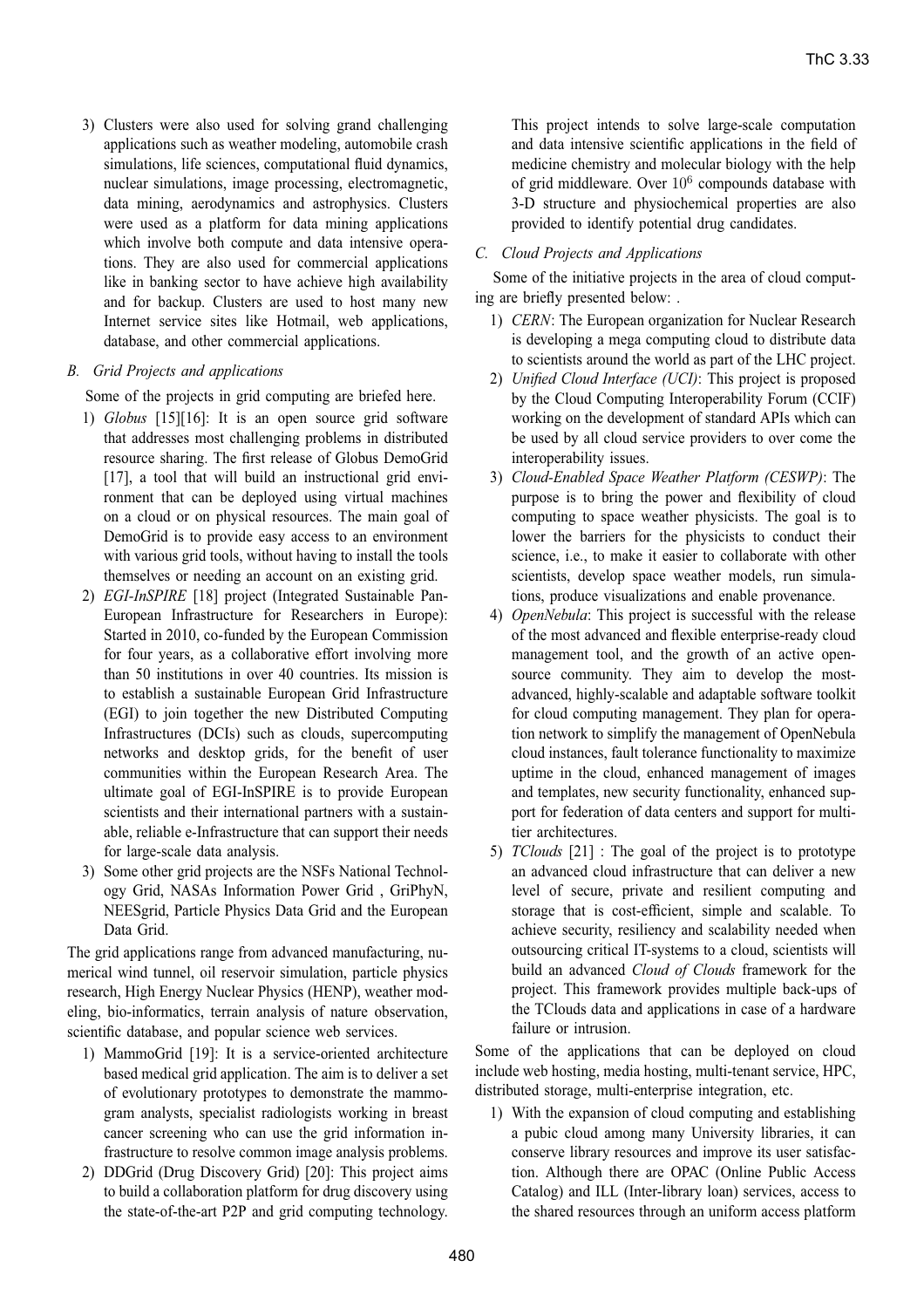is difficult which can be made possible with the adoption of cloud computing in such libraries [22] [23].

- 2) *RoboEarth* is a European project led by the Eindhoven University of Technology, Netherlands, to develop a WWW for robots, a giant database where robots can share information about objects, environments, and tasks. Researchers at ASORO (A-Star Social Robotics Laboratory, Singapore) have built a cloud-computing infrastructure that allows robots to generate 3-D maps of their environments much faster than they could with their onboard computers [25].
- 3) *Cloudo*, a free computer that lives on the Internet, right in the web browser. It allows to access documents, photos, music, movies and all other files from any computer or mobile phone.
- 4) *Panda Cloud* antivirus [26], the first free antivirus from the cloud. Regular updates is not a problem and it occupies very little system resources, uses collective intelligence servers for fast detection, simple interface and protects PC offline.

## VI. TOOLS AND SIMULATION ENVIRONMENT

In this section, we highlight some of the tools and simulators that can be used to develop applications on the three computing models.

#### *A. Tools for cluster computing*

- 1) *Nimrod* [27] is a tool for parametric computing on clusters and it provides a simple declarative parametric modeling language for expressing a parametric experiment. By using this it can be easy to create a plan for a parametric computing and use the Nimrod runtime system to submit, run, and collect the results from multiple cluster nodes.
- 2) *PARMON* [28] is a tool that allows the monitoring of system resource and their activities at three different levels: system, node and component. It is used to monitor C-DAC PARAM 10000 supercomputer, a cluster of 48 Ultra-4 workstations powered by Solaris.
- 3) *Condor* [12][29] is a specialized job and resource management system for compute intensive jobs. It provides a job management mechanism, scheduling policy, priority scheme, and resource monitoring and management. Users submit their jobs, tool chooses when and where to run them based upon a policy, monitors their progress, and ultimately informs the user upon completion.
- 4) *MPI* and *OpenMP* [30]: Message passing libraries provide a high-level means of passing data between process executing on distributed memory systems. They help to achieve high performance out of collections of individual cluster nodes. MPI I is the de facto standard for parallel programming on clusters which consists of a rich set of library functions to do both point-to-point and collective communication among parallel tasks.
- 5) Other cluster simulators include *Flexi-Cluster* a simulator for a single compute cluster, *VERITAS* a cluster server simulator, etc.

The tools used in the field of grid computing for resource discovery, management and performance analysis are:

- 1) *Paradyn*, a performance analysis tool supports performance experiment management through techniques for quantitatively comparing several experiments and performance diagnosis based on dynamic instrumentation. Experiments have to be set up manually, whereas performance analysis is done automatically.
- 2) *Nimrod-G* [27] uses the Globus middleware services for dynamic resource discovery and dispatching jobs over computational grids. It allows scientists and engineers to model parametric experiments and transparently stage the data and program at remote sites, run the program on each element of a data set on different machines and finally gather results from remote sites to the user site.
- 3) *Condor-G* [12] represents the work of Globus and Condor projects which enables the utilization of large collections of resources that span across multiple domains as if they all belonged to the user's personal domain. From Globus comes the use of protocols for secure inter domain communications and standardized access to remote batch systems. From Condor comes the concern of job submission, job allocation, error recovery, and creation of a friendly execution environment .
- 4) *Globus*, an open source software toolkit that facilitates construction of computational grids and grid based applications, across corporate, institutional and geographic boundaries .
- 5) *Gridbus* (GRID computing and BUSiness) [31] toolkit project is associated with the design and development of cluster and grid middleware technologies for serviceoriented computing. It provides end-to-end services to aggregate or lease services of distributed resources depending on their availability, capability, performance, cost, and QoS requirements.
- 6) *Legion* [32] is an object-based metasystem that supports transparent core scheduling, data management, fault tolerance, site autonomy, and a middleware with a wide range of security options.
- 7) Other simulators used in grid computing includes Gridsim [40], *ZENTURIO*, Optorsim, Chicsim, etc.

## *B. Tools used in Cloud Computing*

Various tools and products which provide assistance in development applications on cloud computing are:

- 1) *Zenoss* a single, integrated product that monitors the entire IT infrastructure, wherever it is deployed (physical, virtual, or in cloud). It manages the networks, servers, virtual devices, storage, and cloud deployments.
- 2) *Spring Roo* is a next generation rapid application development tool, combined with the power of Google Web Toolkit (GWT) that enables developers to build rich browser apps in enterprise production environments.
- 3) *CloudSim* and *CloudAnalyst* are important for developers to evaluate the requirements of large-scale cloud applications in terms of geographic distribution of both